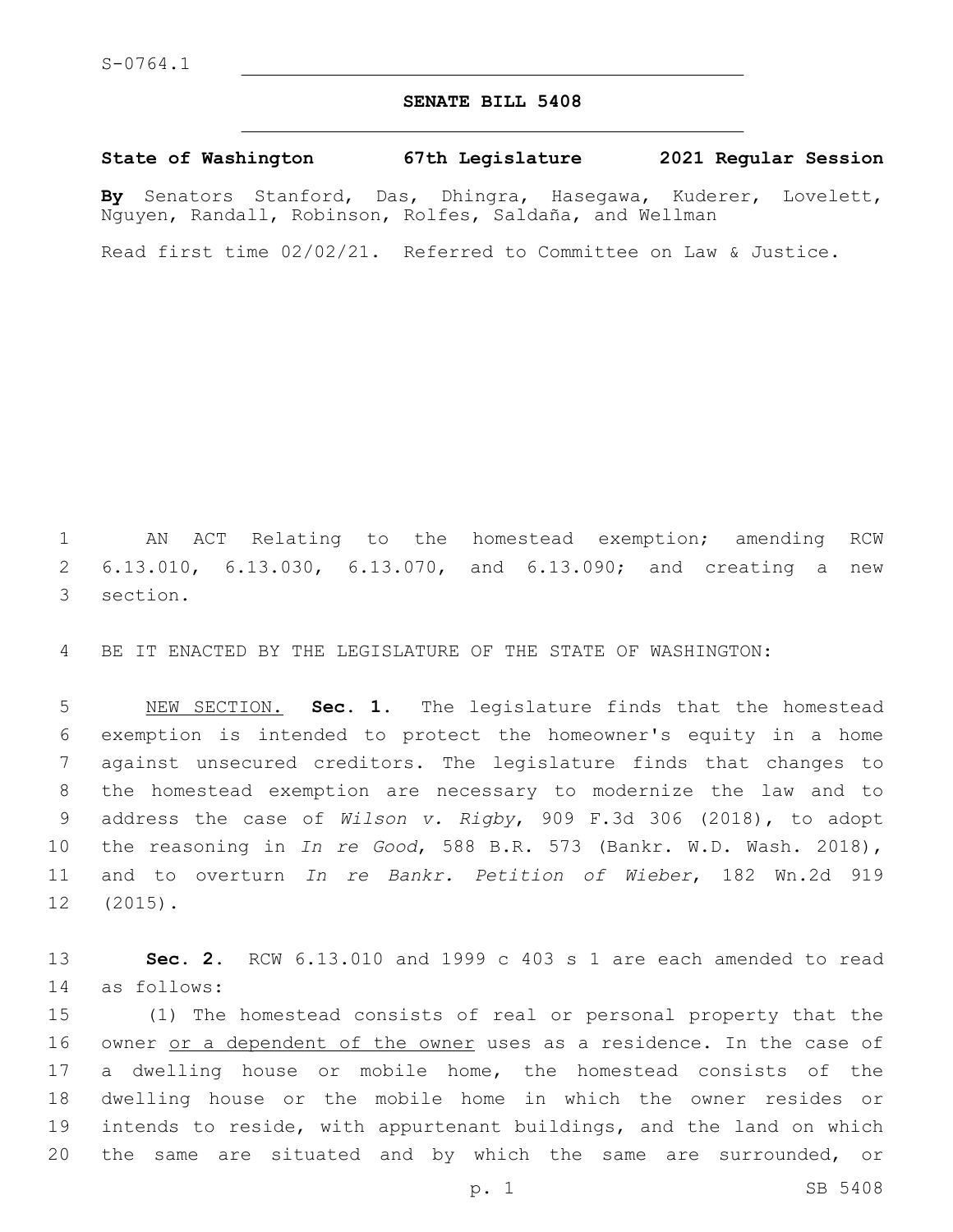improved or unimproved land, regardless of area, owned with the intention of placing a house or mobile home thereon and residing thereon. A mobile home may be exempted under this chapter whether or not it is permanently affixed to the underlying land and whether or not the mobile home is placed upon a lot owned by the mobile home owner or a dependent of the owner. Property included in the homestead must be actually intended or used as the principal home for the 8 owner.

 (2) As used in this chapter, the term "owner" includes but is not limited to a purchaser under a deed of trust, mortgage, or real 11 estate contract.

 (3) As used in this chapter, the term "net value" means market value less all liens and encumbrances senior to the judgment being executed upon and not including the judgment being executed upon.

15 (4) As used in this chapter, the term "forced sale" includes any sale of homestead property in a bankruptcy proceeding under Title 11 17 of the United States Code. The reinvestment provisions of RCW 6.13.070 do not apply to the proceeds.

 **Sec. 3.** RCW 6.13.030 and 2007 c 429 s 1 are each amended to read 20 as follows:

21 ((A homestead may consist of lands, as described in RCW 6.13.010, regardless of area, but the homestead exemption amount shall not 23 exceed the lesser of  $(1)$  the total net value of the lands, 24 manufactured homes, mobile home, improvements, and other personal property, as described in RCW 6.13.010, or (2) the sum of one hundred 26 twenty-five thousand dollars in the case of lands, manufactured 27 homes, mobile home, and improvements, or the sum of fifteen thousand dollars in the case of other personal property described in RCW 29 <del>6.13.010, except where</del>)) The homestead exemption amount is the greater of:

(1) \$125,000;

## (2) The county median sale price of a single-family home in the preceding calendar year; or

 (3) Where the homestead is subject to execution, attachment, or seizure by or under any legal process whatever to satisfy a judgment in favor of any state for failure to pay that state's income tax on benefits received while a resident of the state of Washington from a 38 pension or other retirement plan, ((in which event there shall be)) 39 no dollar limit ((on the value of the exemption)).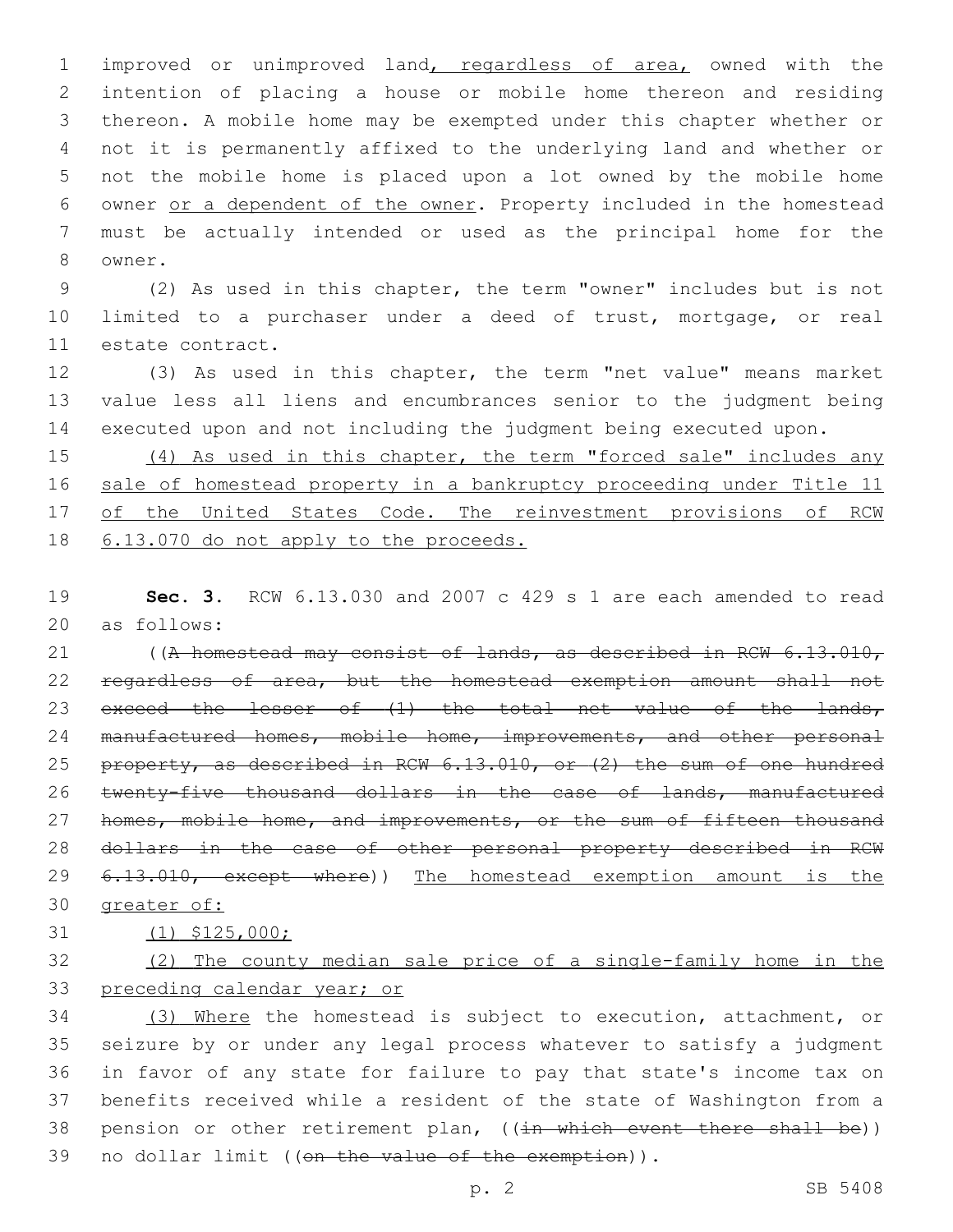**Sec. 4.** RCW 6.13.070 and 1987 c 442 s 207 are each amended to 2 read as follows:

 (1) Except as provided in RCW 6.13.080, the homestead is exempt from attachment and from execution or forced sale for the debts of the owner up to the amount specified in RCW 6.13.030.

 (2) In a bankruptcy case, the debtor's exemption shall be determined on the date of the bankruptcy petition. If the value of 8 the debtor's interest in homestead property on the petition date is less than or equal to the amount that can be exempted under RCW 6.13.030, then the debtor's entire interest in the property, 11 including the debtor's right to possession and interests of no 12 monetary value, is exempt. Any appreciation in the value of the 13 debtor's exempt interest in the property during the bankruptcy case is also exempt.

 (3) The proceeds of the voluntary sale of the homestead in good faith for the purpose of acquiring a new homestead, and proceeds from insurance covering destruction of homestead property held for use in restoring or replacing the homestead property, up to the amount specified in RCW 6.13.030, shall likewise be exempt for one year from receipt, and also such new homestead acquired with such proceeds.

 $(1)$  ( $(1)$ ) (4) Every homestead created under this chapter is presumed to be valid to the extent of all the property claimed exempt, until the validity thereof is contested in a court of general jurisdiction in the county or district in which the homestead is 25 situated.

 **Sec. 5.** RCW 6.13.090 and 2007 c 429 s 3 are each amended to read as follows:27

 (1) A judgment against the owner of a homestead shall become a lien on the value of the homestead property in excess of the homestead exemption from the time the judgment creditor records the judgment with the recording officer of the county where the property is located. However, if a judgment of a district court of this state has been transferred to a superior court, the judgment becomes a lien from the time of recording with such recording officer a duly certified abstract of the record of such judgment as it appears in the office of the clerk in which the transfer was originally filed. A department of revenue tax warrant filed pursuant to RCW 82.32.210 shall become a lien on the value of the homestead property in excess of the homestead exemption from the time of filing in superior court.